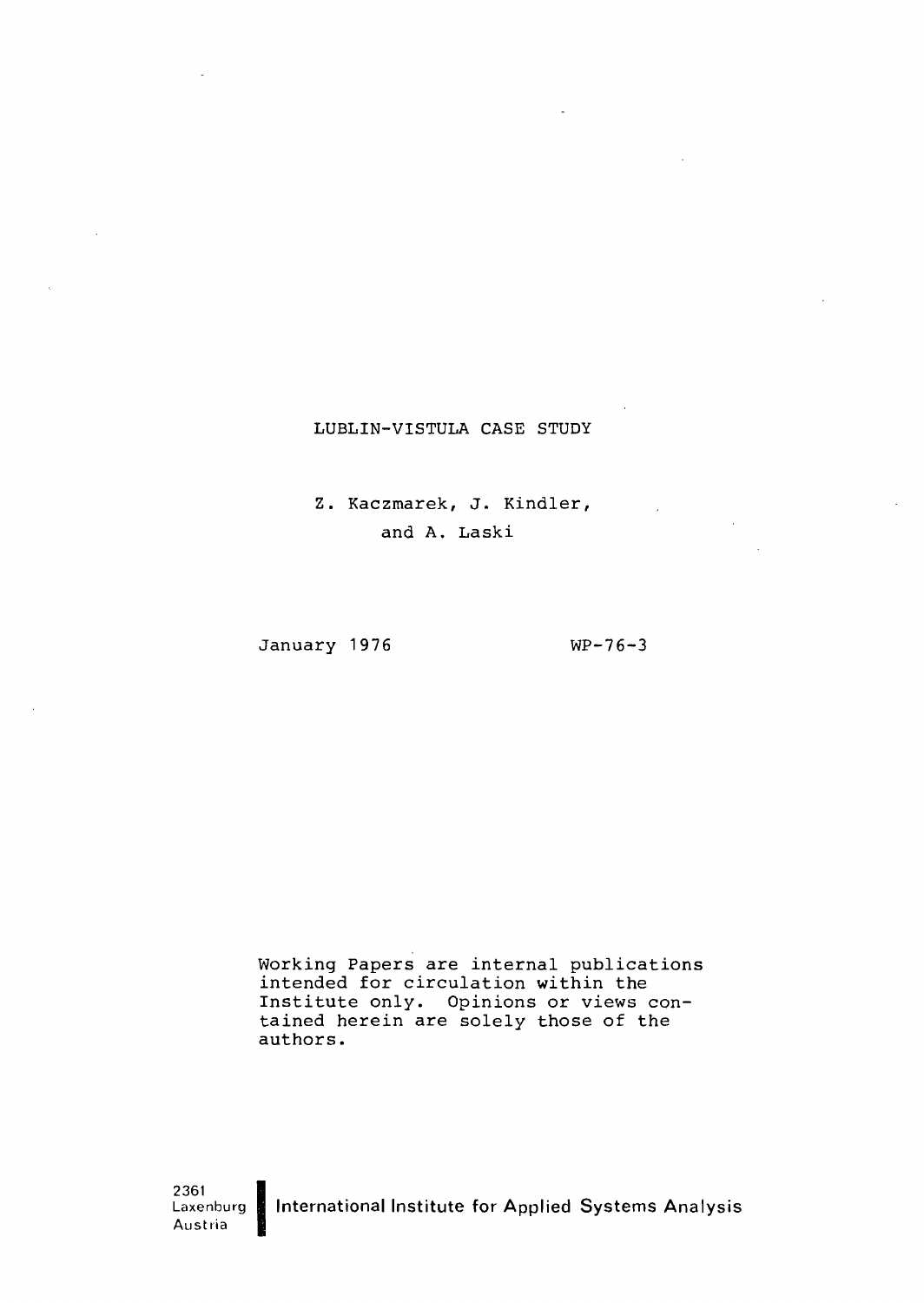$\epsilon$  $\star$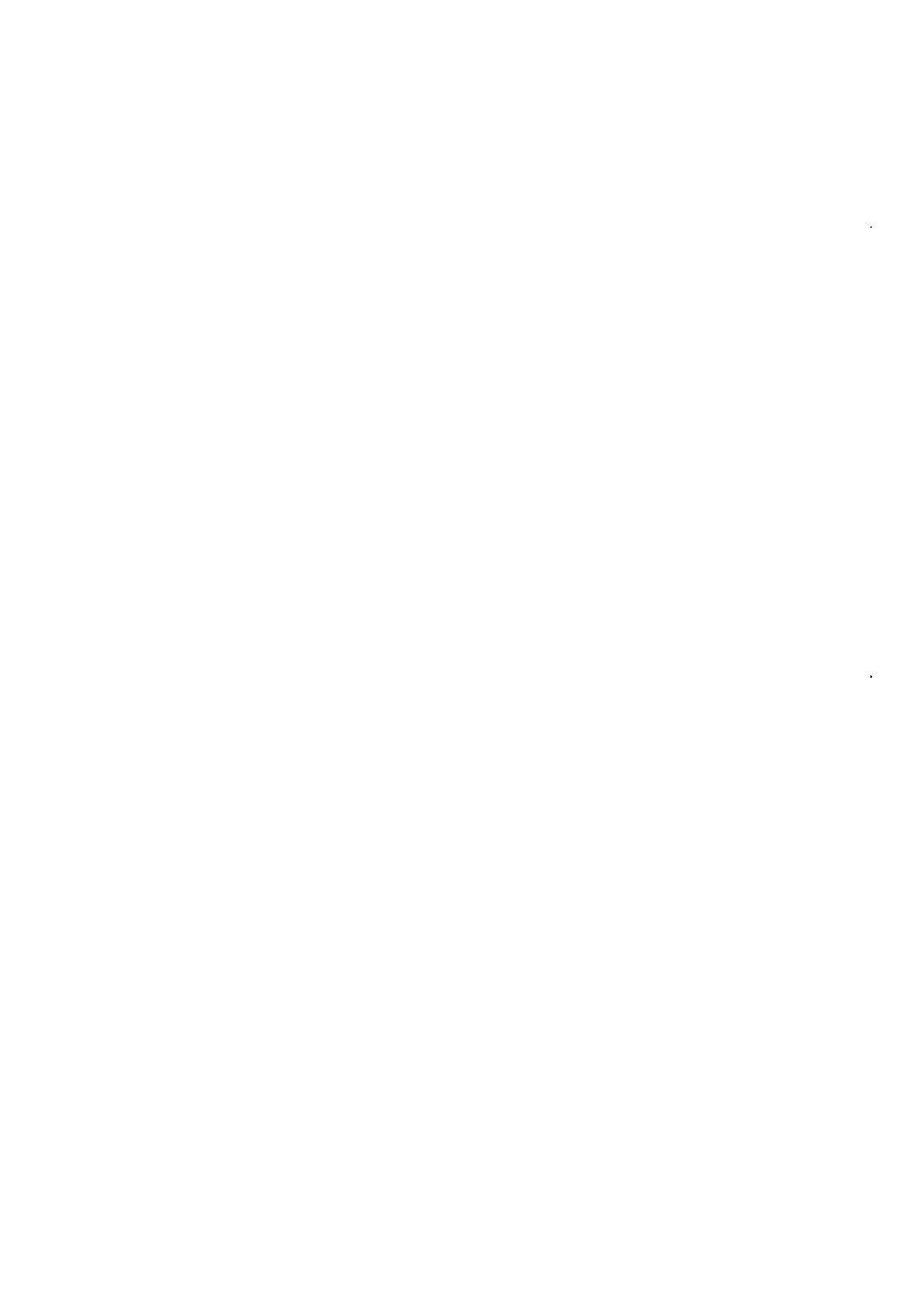## Lublin-Vistula Case Study

Research Proposal for the Water Resources Sub-Project

- z. Kaczmarek
- J. Kindler
- A. Laski

#### Introduction

Making optimum use of the water resources is a task which long has engaged human effort and which has, in recent decades, been studied within the framework of the integrated regional development plans. The "integrated development" of a region means the orderly marshalling of all its resources to promote human welfare. It is evident, however, that the influence of development of a given region upon the rest of the national economy is in most of the cases considerable. Moreover, the investment needs of any development scheme are closely linked to the needs of the whole economy. These introductory comments are especially relevant to the water resources development schemes. It is now widely recognized that individual water projects - whether single or multipurpose - cannot as a rule be undertaken with optimum benefit for the people affected before there is at least the broad outline of <sup>a</sup> plan for the entire drainage area.

In the Vistula River Basin, we are fortunate to have such <sup>a</sup> plan. The first long-term water resources development plan was drafted by the Polish Academy of Sciences in the years 1953-1956, for the time horizon of 1975. Then the plan was twice revised in the early 60's with the simultaneous extension of the time horizon to 1985. The most recent phase of comprehensive studies was completed in 1972, with the formulation of the "Vistula River Project, ('Planning Comprehensive Development of the Vistula River System''') carried out with the assistance of the United Nations Development Programme. As far as the methodology is concerned, the most significant conclusion of the Vistula River Project was that the approach conceived and tested within the Project framework has proven to be feasible and technologically workable. An attempt to incorporate in the planning process a specific computational capability to screen,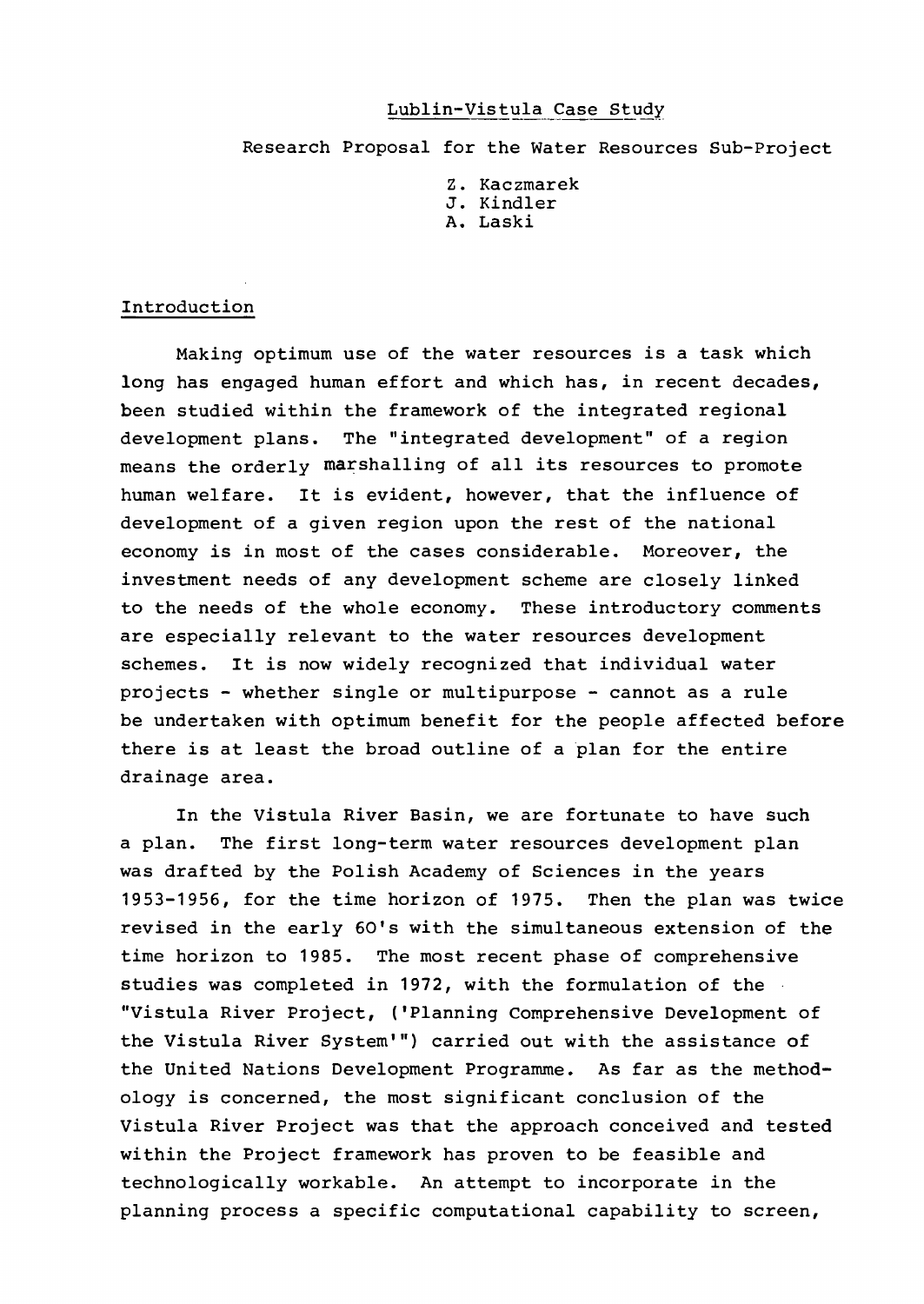simulate and optimize alternative water resources development alternatives has demonstrated the merits of the "systems approach". This approach is to be understood here not merely as a technique or group of techniques such as mathematical programming, simulation, etc. Rather it should be thought of as a broad planning strategy that involves the use of various mathematical techniques for solving highly complex water problems. It is <sup>a</sup> framework of thought designed to help decision makers choose a desirable course of action.

Although the techniques applied in the Vistula River Project have already been shown to produce reasonable results, there is considerable potential for their further development, extension and refinement. Many elements of the planning strategy and the tools employed for water resources studies are subject to continuing development. The magnitude of the tasks ahead is still large and there is no doubt that at least some of them can be dealt with much more effectively in the context of international and multidisciplinary efforts of the International Institute for Applied Systems Analysis.

The direct source of inspiration for this paper is the recent proposal of a joint IIASA-Polish research program on the integrated development of the Lublin region in Poland. The Lublin study is proposed as a pilot project for the IIASA Integrated Regional Development Program. It should be recognized that the problem here is one of harmony between the development and utilization of resources - existing and potential and the needs and requirements of the national economy and the population inhabiting the region. The water resources considerations are an important part of any regional planning effort. This is also true in the case of the Lublin region where local water resources are rather scarce and a considerable volume of water will have to be imported from outside the region. For that reason, consideration must also be given to the upstream storage facilities, and the water resources component of the Lublin Study must go beyond the physical boundaries of the region.

 $- 2 -$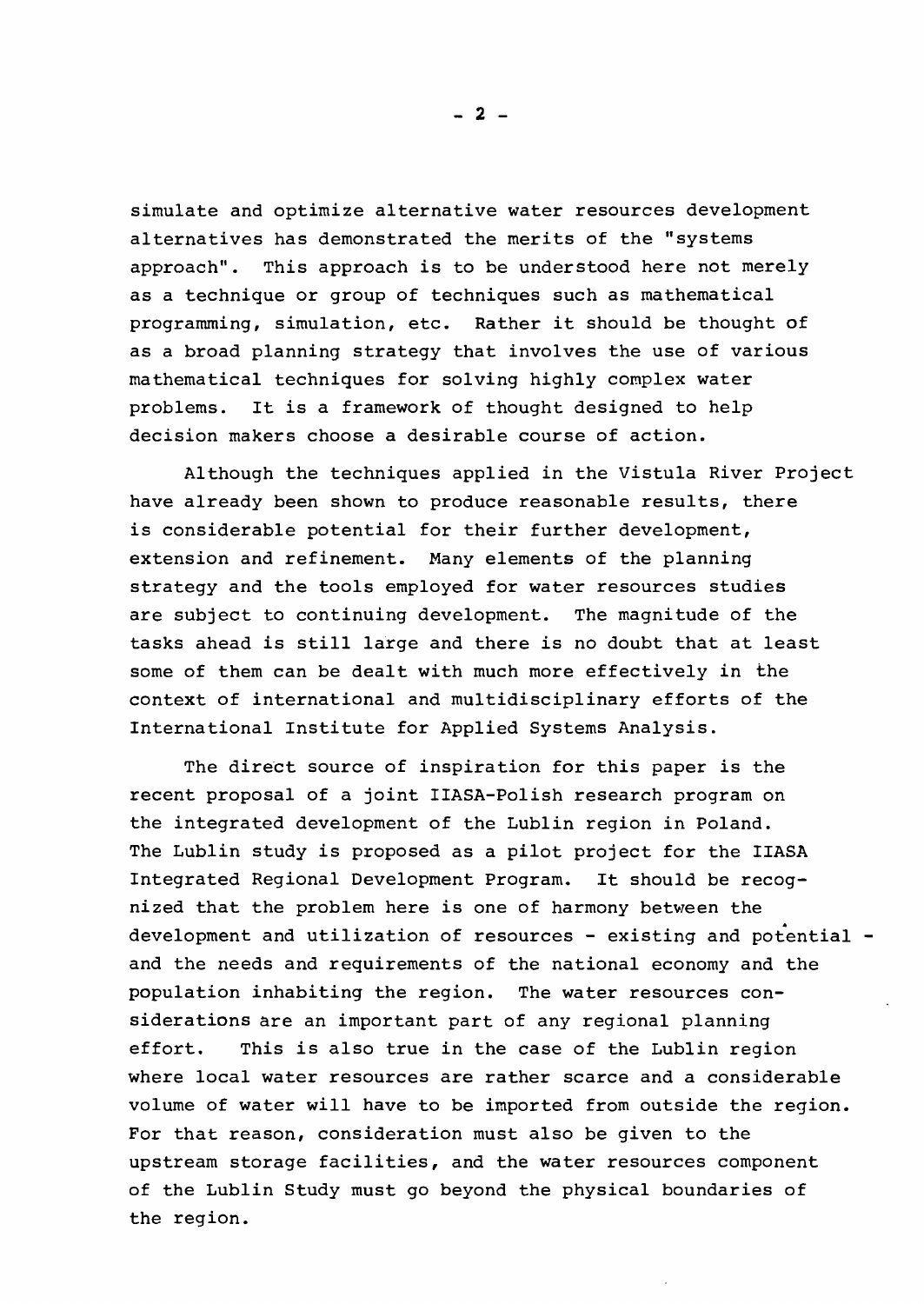Although this paper concentrates on the Lublin region, some thoughts are also given to the related problems in the upper portion of the Vistula Basin. Information concerning the entire basin is problem-oriented. <sup>A</sup> description of the basin and its water resources is presented in some of the earlier IIASA documents. The paper ends with the formulation of a proposal for the Water Resources Sub-Project to be implemented within the framework of the Lublin-Vistula Research Program.

# General Description of Water Resources Problems in the Vistula River Basin

The upper and middle portions of the Vistula River basin related to the Lublin region (see Figure 1), cover an area of about 85,000 sq. km., that is, 44% of the entire basin. The southern part of the basin lies in the Carpathian Mountains and the highest point of the basin is at 2,660 m. above sea level. The drainage area of the mountainous tributaries amounts to 23% of the system considered, that is, to about 10% of the entire basin. These tributaries exert <sup>a</sup> decisive influence on the regime of the Upper and Middle Vistula.

Two flood periods are observed in the basin. First, one is due to snow melting which occurs in March and April (11% and 17% of the total annual runoff, respectively), and another in June and July as the result of intensive rainfall. The typical low-flow months extend from August to February.

The following figures may characterize the upper and middle portions of the Vistula River system:

- 65% of the basin's population,
- 38% of the total population of Poland,
- 56% of the industrial water requirements in the entire basin, including the cooling water,
- 76% of the municipal water requirements in the entire basin, and
- 40% of the agricultural requirements in the entire basin.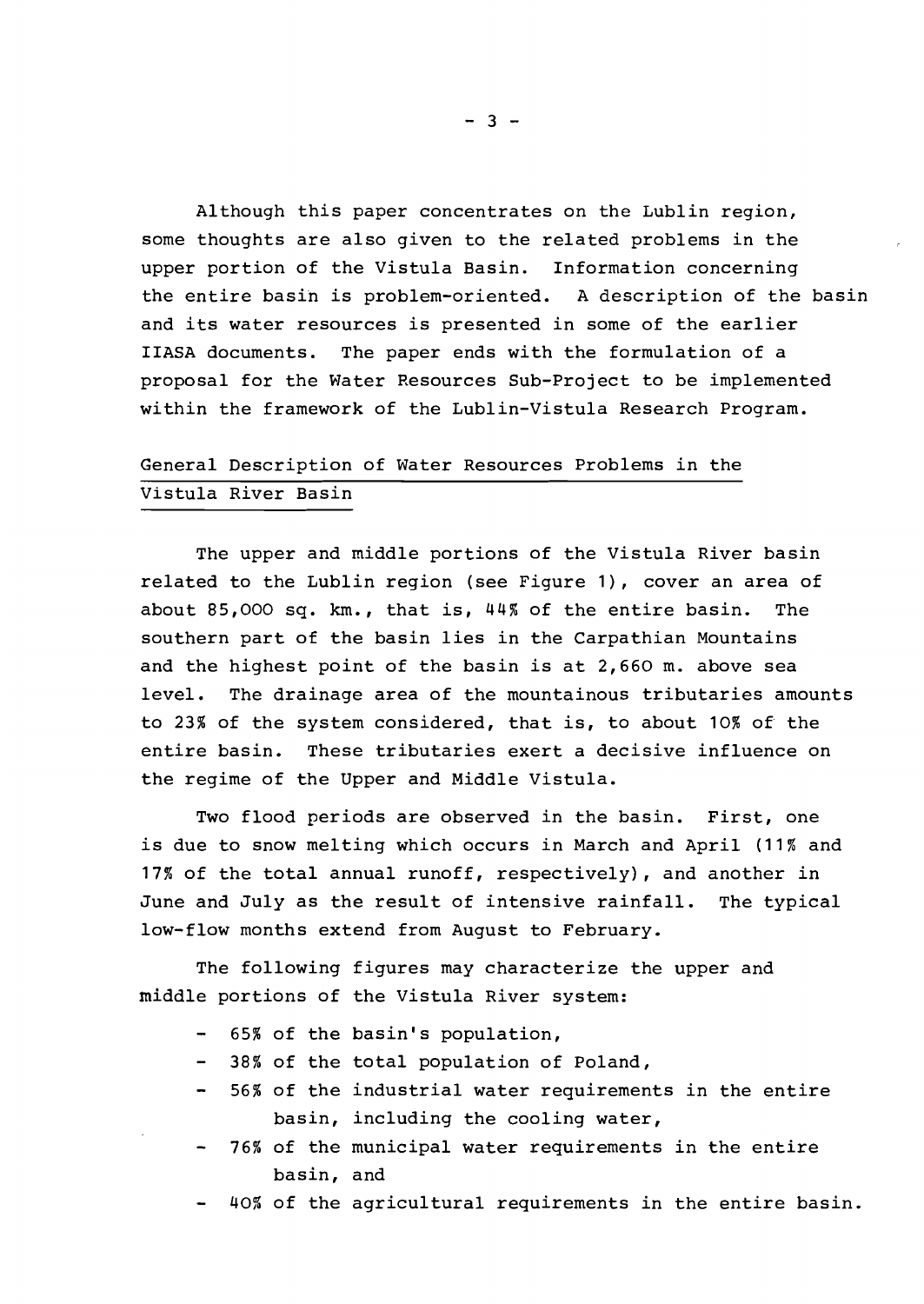

 $3a \overline{a}$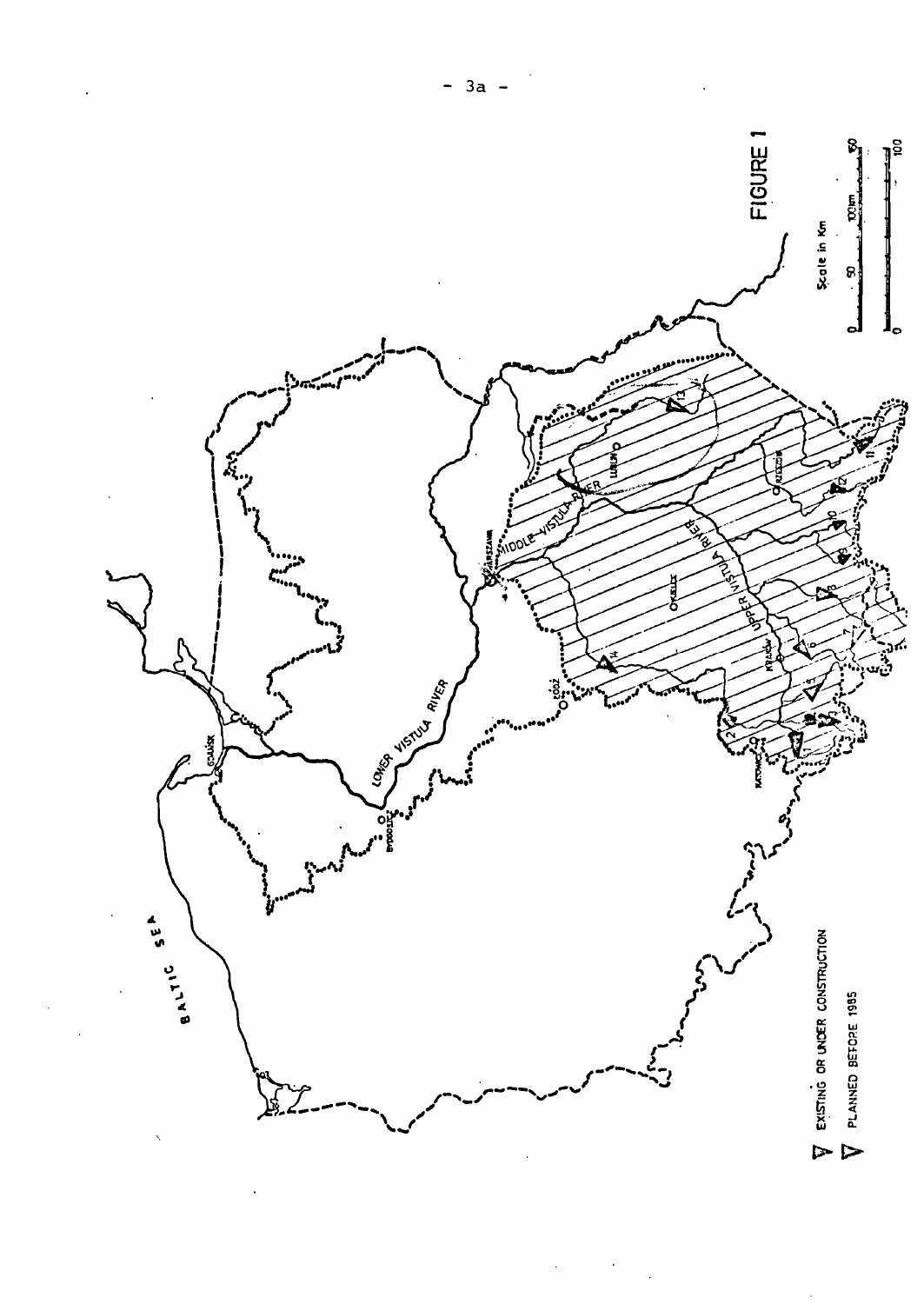In the years 1980-1985, fourteen multi-purpose reservoirs, (see Table 1) will operate in the system - eight of them already exist and three are presently under construction. The total active capacity of these 14 reservoirs will amount to about 1500 million cu.m., that is, about 9% of the mean annual runoff of the Vistula in Warsaw. Additionally, a number of small reservoirs serving predominantly agricultural purposes operate in the system. By the end of 1985, seven major water transfer canals will be in operation.

The mean annual runoff from the upper and middle portion of the Vistula amounts to <sup>17</sup> billion cu.m. During the dry years, it may drop down to about 10 billion cu.m. The monthly variances of Vistula flows are very high and spatial distribution of water resources is very uneven. The ground water resources are rather limited and they may serve only local purposes.

The mean annual water requirements in 1985 are estimated as follows:

|                | Industry (including cooling water) - $6.60$ billion cu.m. |  |  |                  |  |                                      |  |
|----------------|-----------------------------------------------------------|--|--|------------------|--|--------------------------------------|--|
| Municipalities |                                                           |  |  | $-2.10$ "        |  | - 80                                 |  |
| Agriculture    |                                                           |  |  | $-1.30/0.50$ " " |  |                                      |  |
|                |                                                           |  |  |                  |  | Total : $10.00 - 9.30$ billion cu.m. |  |

These are concentrated mainly in the urban areas, (Silesia, Krakow, Warsaw, Lodz, Lublin, etc.). This creates difficulties in meeting all water requirements, at least in some regions and in dry periods. In Silesia, critical water deficits may amount to about 20% of the total 1985 industrial and municipal requirements.

The quality of water in the Vistula basin is unsatisfactory. The highest rate of pollution is observed in the Upper Vistula and some of its tributaries (Przemsza, Nida, Lower San). The situation will be much worse in the future if drastic measures limiting the discharge of polluted water into streams and lakes are not undertaken. It should also be mentioned that in the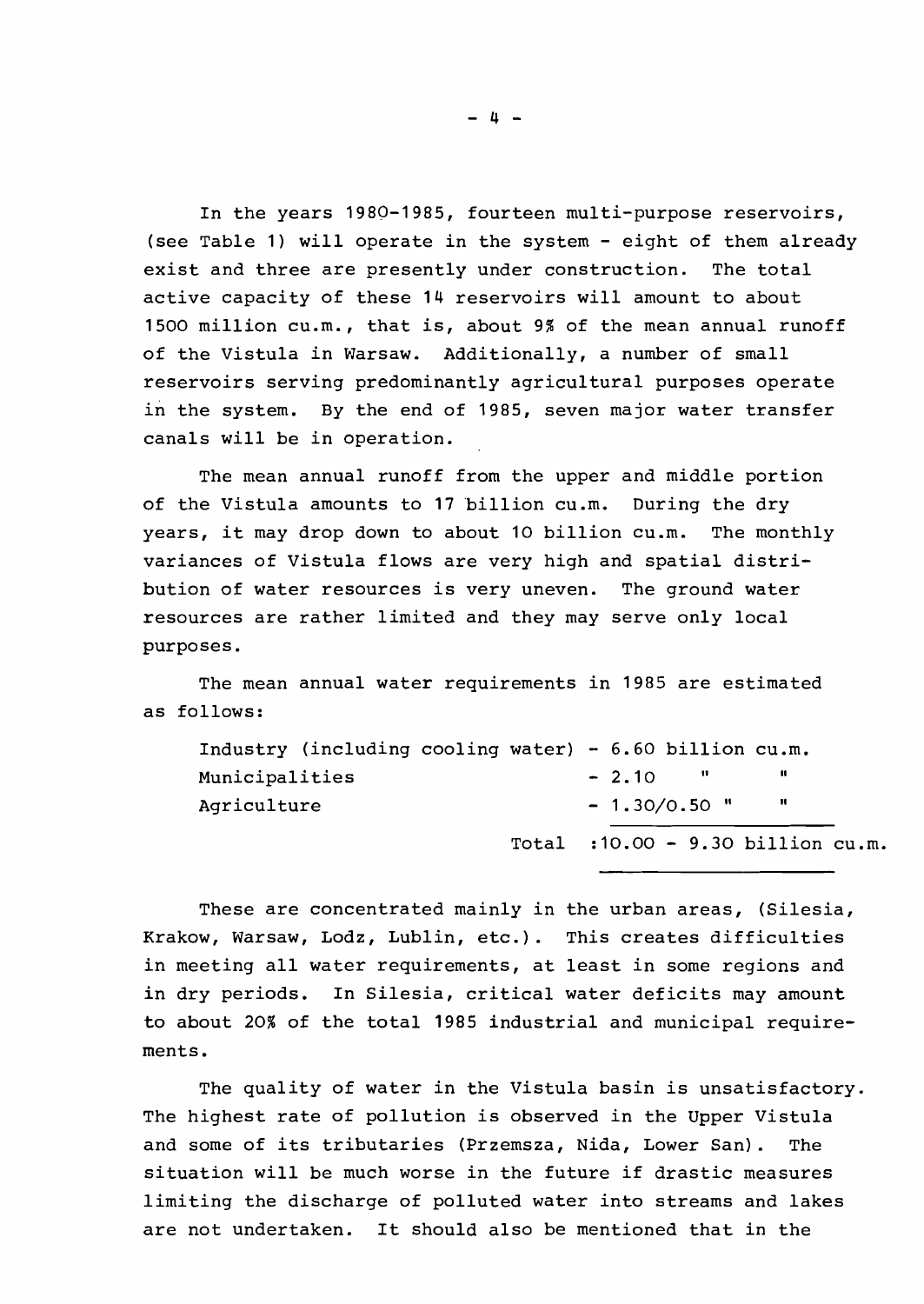#### $- 4a -$

# TABLE 1

## List of Reservoirs

1. Goczalkowice (144 mIn cu.m.) 2. Przeczyce (19 mIn cu.m.) 3. Tresna (87 mIn cu.m.) 4. Porabka (18 mIn cu.m.) 5. Swinna Poreba (140 mIn cu.m.) 6. Dobczyce (113 mIn cu.m.) 7. Czorsztyn (198 mIn cu.m.) 8. Roznow (139 mIn cu.m.) 9. Klimkowka (33 mIn cu.m.) 10. Katy (42 mIn cu.m.) 11. Solina (362 mIn cu.m.) 12. Besko (15 mIn cu.m.) 13. Izbica (60 mIn cu.m.) 14. Sulejow (95 mIn cu.m.) Existing Existing Existing Existing To be built before 1985 Under construction Under construction Existing Under construction To be built before 1985 Existing Existing To be built before 1985 Existing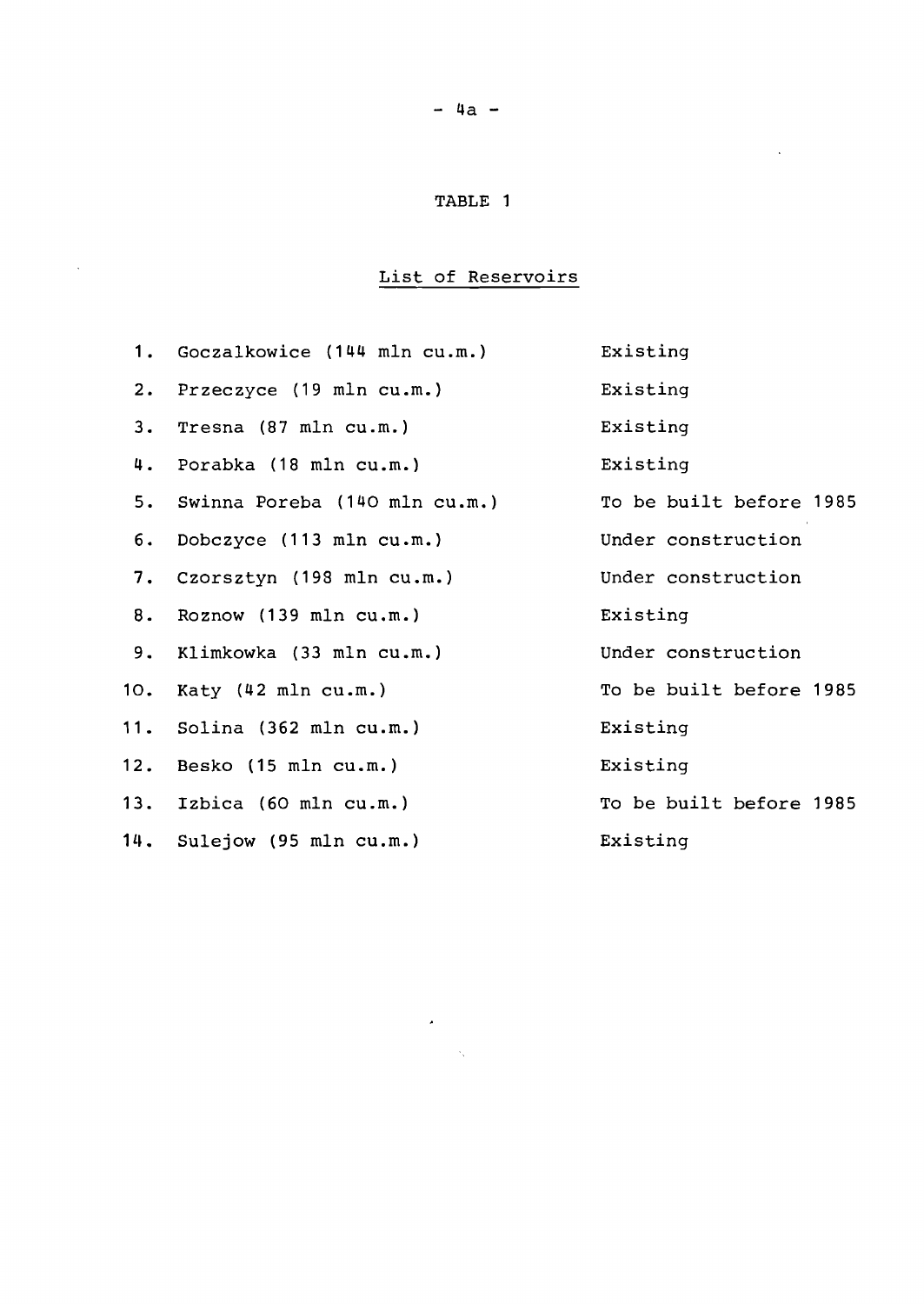middle part of the Vistula, thermal pollution will create serious problems.

Although most of the Vistula river valley and majority of the river tributaries are already protected against flooding by means of levees, there is still <sup>a</sup> risk of flood damage by overtopping the levee crest.

The main objectives of water management in the Vistula river basin are as follows:

- a) the optimal storing and allocation of available water resources to minimize deficits and the consequent economic and social losses;
- b) improvement and maintenance of the desired water quality, including thermal pollution control;
- c) flood control; and
- d) other control objectives such as recreation, navigation, hydropower generation, etc.

# General Description of Water Resources Problems in the Lublin Region

While analyzing the results of the planning studies implemented within the framework of the "Vistula River Project", special consideration was given to the possibility of serious water shortages in the Lublin Upland. This region of about 10,000 sq.km. roughly corresponds to the basin of the River Wieprz, the right hand tributary of the Middle Vistula. Until recently, the Wieprz river basin was considered to be one of those characterized by a comparatively well-balanced water management situation. Except for some deterioration of water quality, no special problems were encountered in this region. Occasionally, in dry years, some difficulties are experienced in the supply of the required volume of water to the Wieprz-Krzna Canal. Maintenance of the minimum acceptance flow in the Wieprz River is also sometimes difficult.

The situation has changed in 1975, with the decision concerning development of the local coal deposits. They are estimated at about 20 milliard tons of anthracite and semi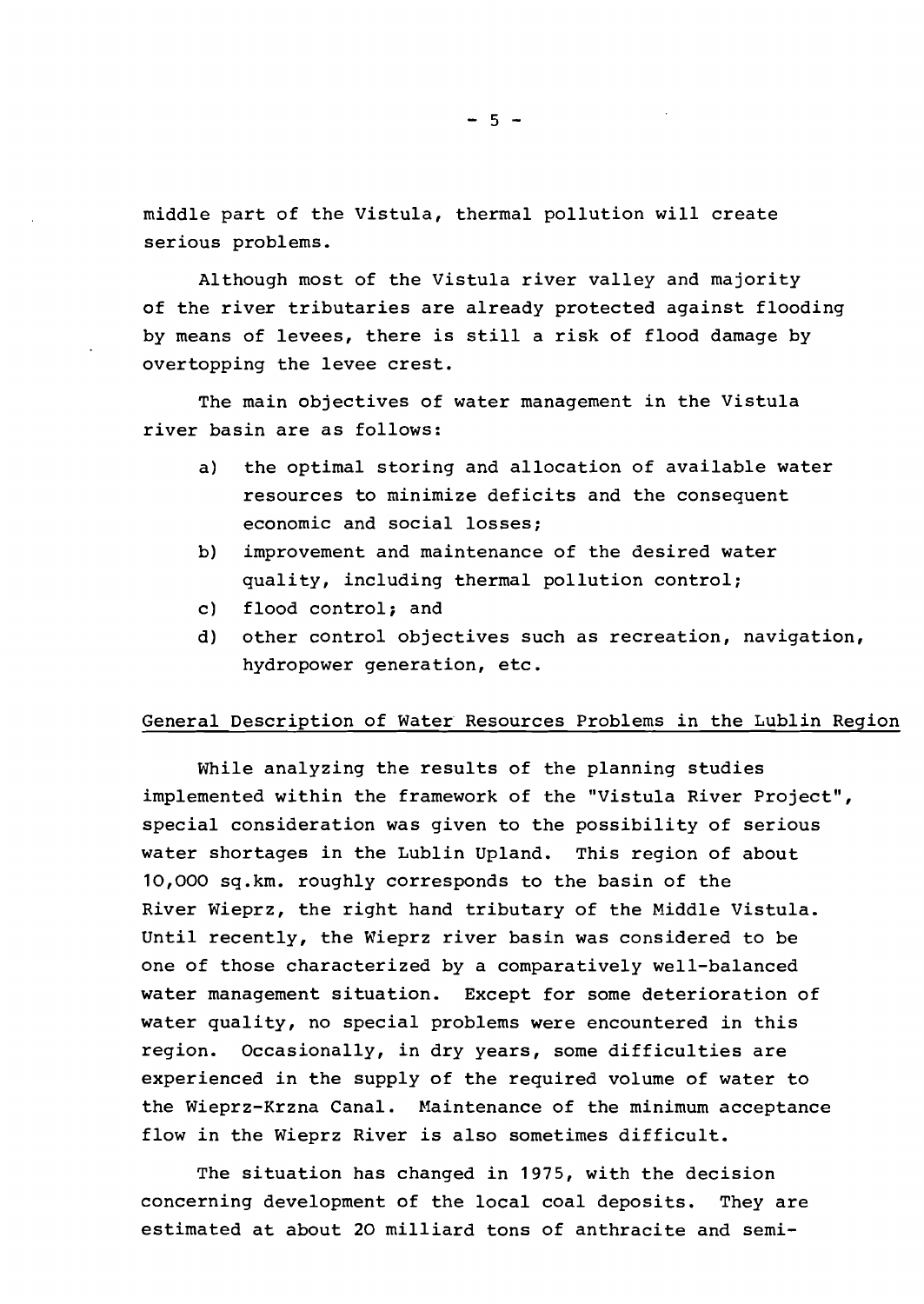anthracite which will provide the primary energy for a number of steam-electric power plants and industrial undertakings. To reduce the transportation costs, some of the new power and industrial developments will be located right in the mining region which is predominantly agricultural. The agriculture, however, will remain important in the region. Because of the excellent soil resources, it is traditionally one of the most important agricultural centers in Poland. <sup>A</sup> few years ago, the construction of the Wieprz-Krzna irrigation canal (140 km. long, 33  $m^3/s$  capacity), and the irrigation based development of 70,000 hectares of pasture land have additionally increased agricultural production in the region.

At present, municipal and industrial water demands are, in most part, covered from the groundwater resources. There are no deficits by now, but taking into consideration the expected growth of these demands, the assessed groundwater resources would be sufficient just for a few years. Such a situation calls for the intensive development of the surface water resources. Comparison of the present level of water supply in the dry hydrological year with the water demand projections made for 1990, indicate the possibility of water shortages in the range of 300 million cu.m.

It should be underlined, however, that in spite of rapid urbanization and industrialization of the Lublin region, agriculture will remain as the most important water user. The agricultural water demands will continue to be much higher than the combined municipal, industrial and thermal-power cooling demands.

Taking into account that the unsatisfactory water management situation may seriously affect the overall development of the Lublin region, the"Vistula River Project" has already indicated some of the necessary water control works. Construction of one or a few large storage reservoirs on the Wieprz River is forseen. Furthermore, <sup>a</sup> proposal has been made to build <sup>a</sup> canal to transfer water from the Middle Vistula to the upper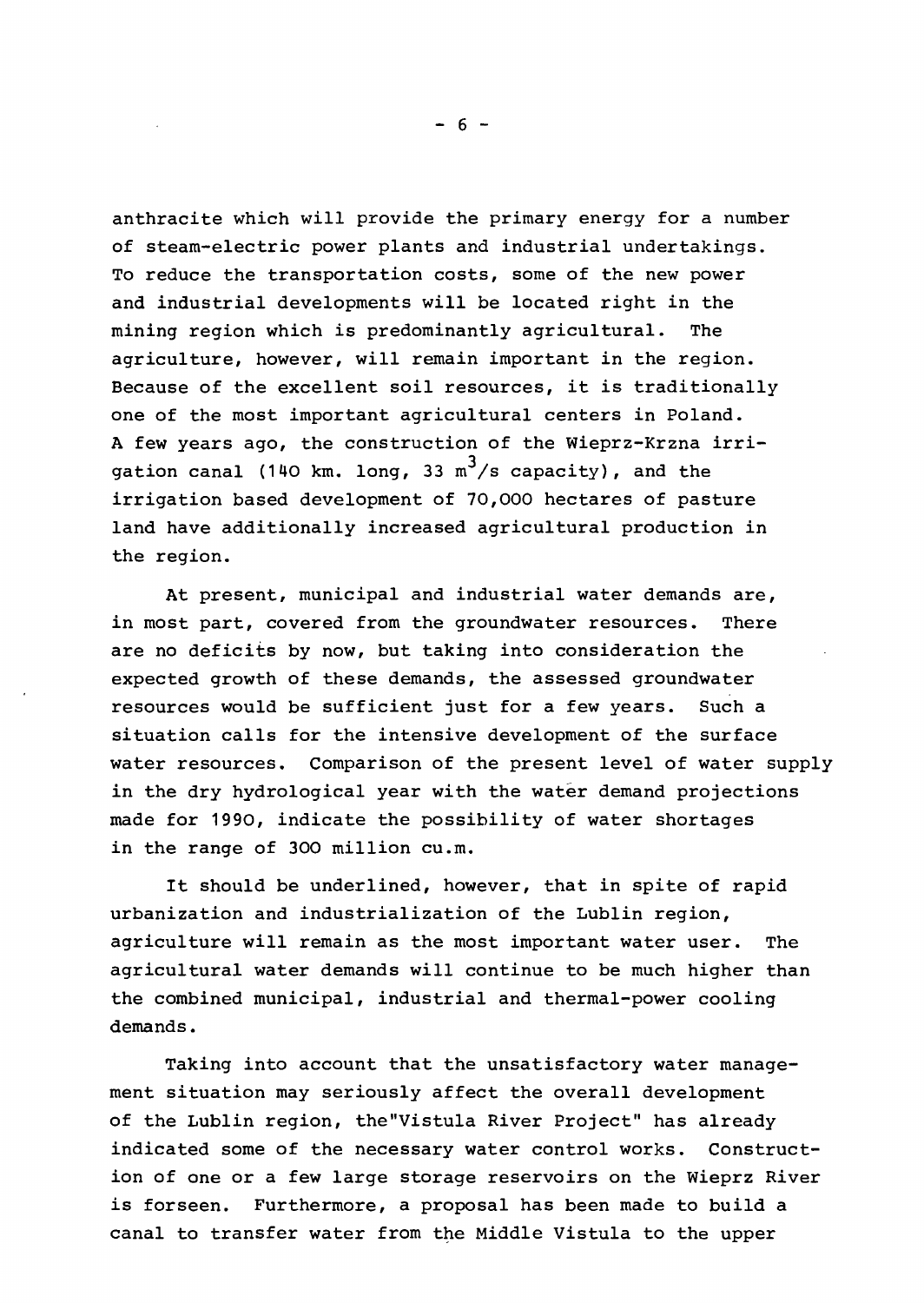reaches of the Wieprz River. Another alternative under consideration is the diversion of water from the San River via the storage reservoir on the Tanew River. These structures will render possible the complete utilization of the local water resources augmented by water transferred from outside the region. Because of the comparatively small resources of the Wieprz River, <sup>a</sup> major role will be played by the water transfer facility.

The studies on the final scheme of water management in the Lublin region have been recently initiated by "Hydroprojekt" and other organizations concerned. All are being closely coordinated with the regional planning units involved. It is generally believed that complex problems in water development and management must be dealt with if the water resource is to make its full contribution to the planned development of the region.

Increased water usage places greater emphasis upon the management of the water system to protect water quality. In addition to industrial wastes and municipal sewage, thermal pollution requires attention. The ecological effect of increased stream temperatures must be studied to determine acceptable temperature changes. Anticipated water quality problems which must be prevented or minimized by advanced planning also include the increase of agricultural chemicals and total dissolved solids in the surface runoff (non-point pollution sources) and in the irrigation return flows.

Providing water-based recreation, either as part of multiple use developments or as independent recreation facilities will be <sup>a</sup> problem of great magnitude. The projected expanding population and attendant increased economic growth in the region especially emphasizes the need for high quality water resources available for all types of recreational uses.

Water transportation as <sup>a</sup> part of the overall transportation system in the Lublin region also needs serious consideration. The navigation canal linking the Vistula with the mining region could facilitate coal transportation to steam-electric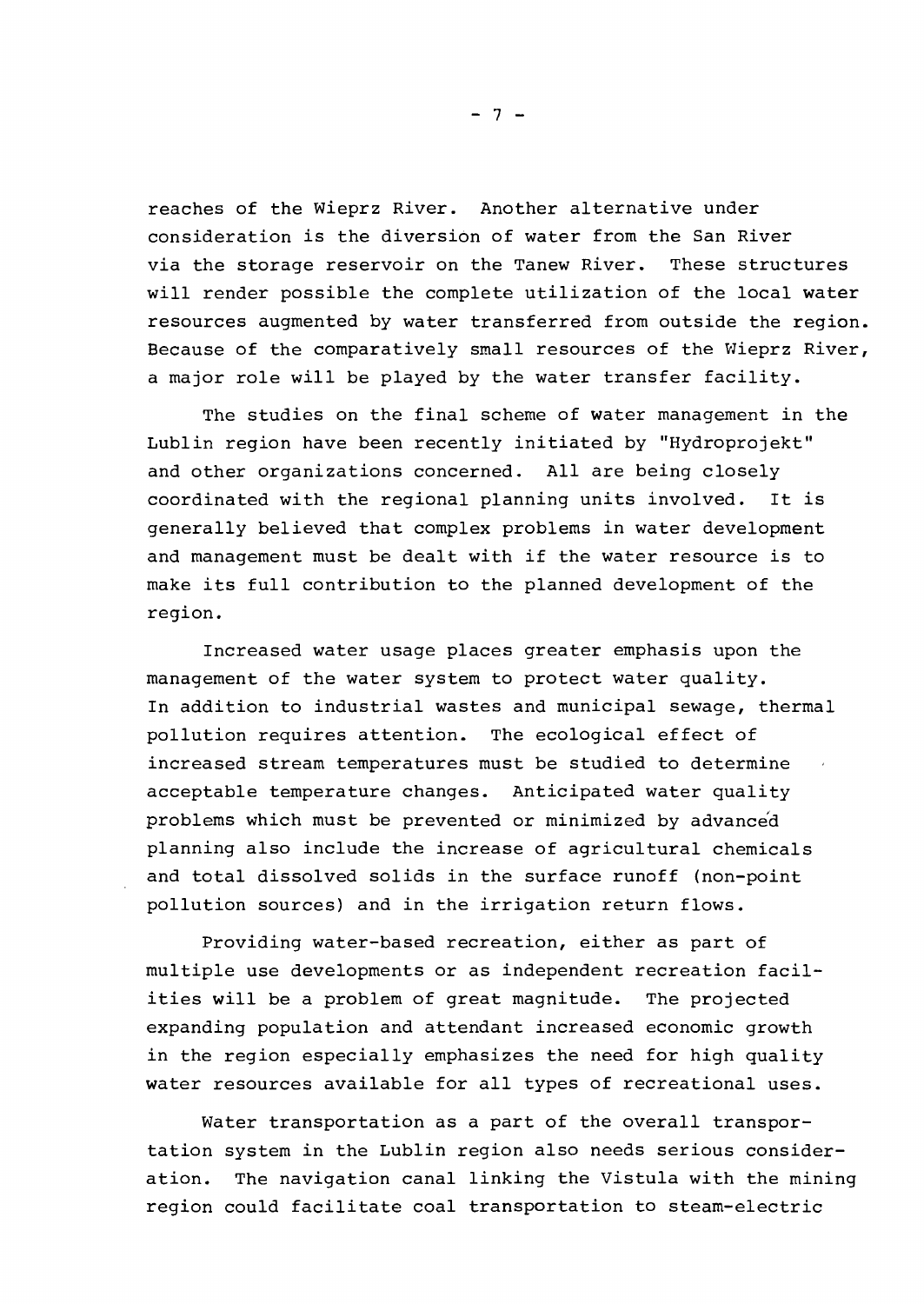power plants situated along the Vistula River. This canal would become part of the international East-West waterway, if extended to the Bug River, which forms a boundary between Poland and the Soviet Union.

The complexity of the Lublin water system calls for an imaginative approach to its organizational problems. The type of organization must be determined and certainly, there is no single correct way to organize and administer a regional water scheme. The organization of water management must be fitted into the general organizational framework and unit of control must be observed to avoid waste of natural, capital and human resources. The scope of the powers to be conferred upon the water authority is an open question, and the way it is decided may depend on the organization as well.

On the whole, the Lublin region is characterized by <sup>a</sup> rapidly developing economy with a large number and variety of problems confronting water management. The most important of them seems to be water supply for population, agriculture and industry as well as water pollution control.

# General Outline of the Sub-Project Proposal

It is proposed that in the two-year period from 1976-1977, the following problems be studied within the framework of collaboration between IIASA and the Polish organizations assigned to the water resources component of the Lublin study:

- 1) Analysis of water resources development alternatives as the background of various hypotheses concerning economic development of the region with due consideration given to the spatial aspects of the problem (water management as an element of the regional infrastructure) .
- 2) Staging of the water resources development program. Optimal sequence of implementation adapted to the dynamics of the overall economic development of the region.

 $- 8 -$